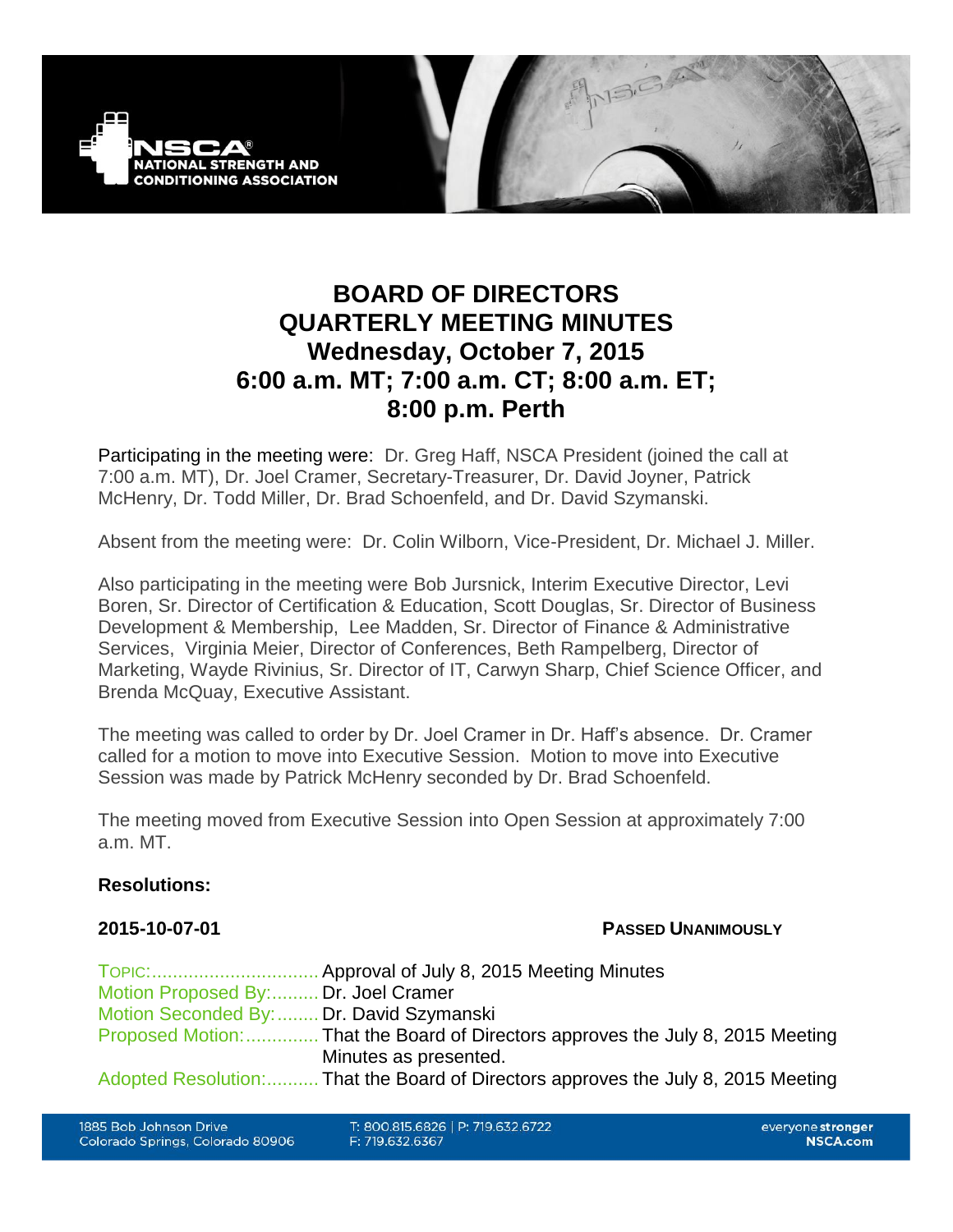

Minutes as presented.

Staff Support:.................... Brenda McQuay, Executive Assistant

# **2015-10-07-02 PASSED UNANIMOUSLY**

| TOPIC:                                   | Approval of July 9, 2015 Meeting Minutes.                                              |
|------------------------------------------|----------------------------------------------------------------------------------------|
| Motion Proposed By: Dr. Joel Cramer      |                                                                                        |
| Motion Seconded By:  Dr. David Szymanski |                                                                                        |
| <b>Proposed Motion:</b>                  | That the Board of Directors approves the July 9, 2015 Meeting Minutes<br>as presented. |
| <b>Adopted Resolution:</b>               | That the Board of Directors approves the July 9, 2015 Meeting Minutes<br>as presented. |
| <b>Staff Support:</b>                    | Brenda McQuay, Executive Assistant                                                     |

## **2015-10-07-03 PASSED UNANIMOUSLY**

| Motion Proposed By: Dr. Joel Cramer      |                                                                                    |
|------------------------------------------|------------------------------------------------------------------------------------|
| Motion Seconded By:  Dr. David Szymanski |                                                                                    |
|                                          | Proposed Motion:  That the Board of Directors approves the July 11, 2015 Meeting   |
|                                          | Minutes as presented.                                                              |
|                                          | Adopted Resolution: That the Board of Directors approves the July 11, 2015 Meeting |
|                                          | Minutes as presented.                                                              |
|                                          | Staff Support:  Brenda McQuay, Executive Assistant                                 |

# **2015-10-07-04 PASSED UNANIMOUSLY**

|                                      | Program.                                                                              |
|--------------------------------------|---------------------------------------------------------------------------------------|
| Motion Proposed By: Dr. Joel Cramer  |                                                                                       |
| Motion Seconded By:  Patrick McHenry |                                                                                       |
|                                      | Proposed Motion:  That the Board of Directors approves the TSAC Practitioner of the   |
|                                      | Year Award for the TSAC Program as presented.                                         |
|                                      | Adopted Resolution: That the Board of Directors approves the TSAC Practitioner of the |
|                                      | Year Award for the TSAC Program as presented.                                         |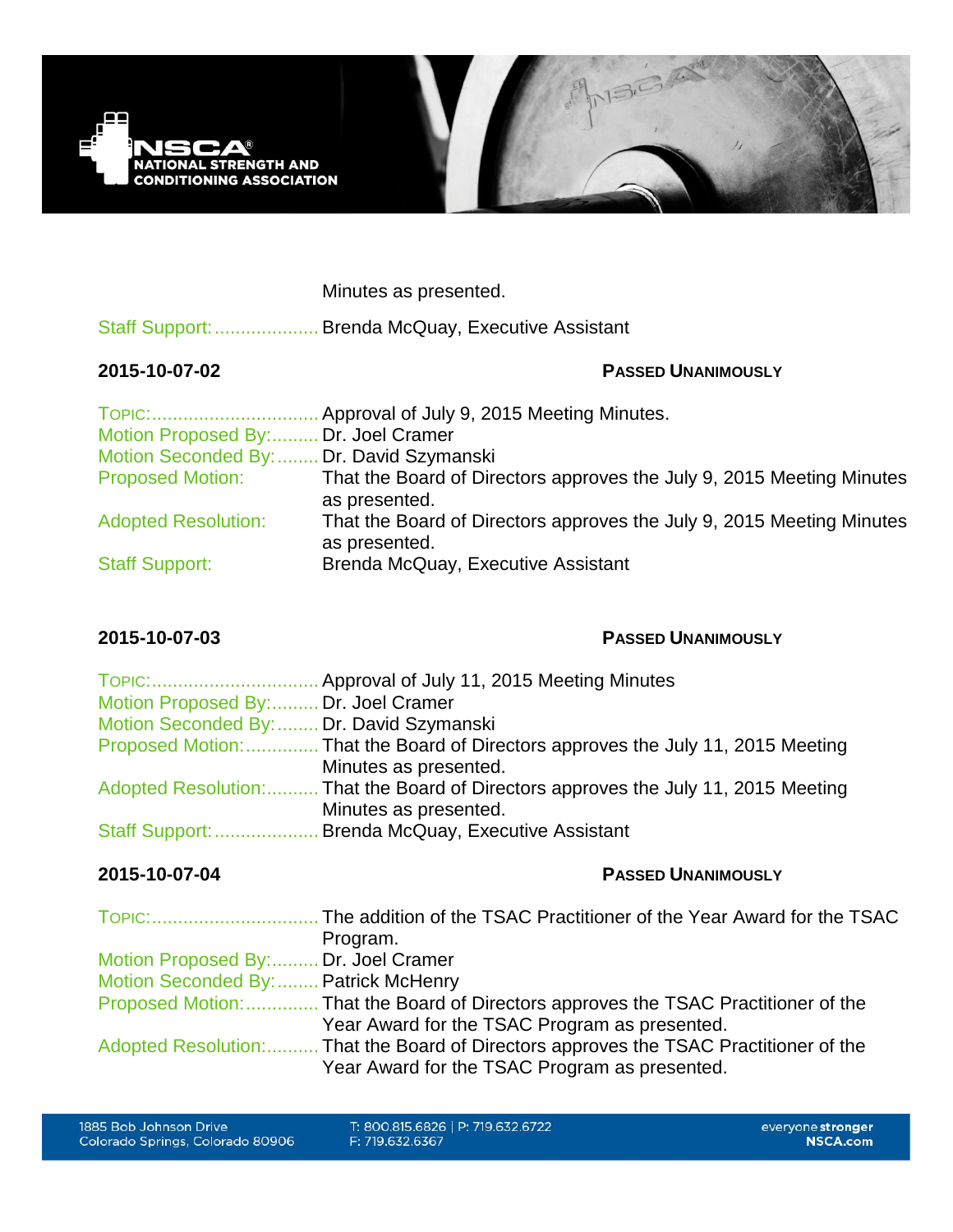

Staff Support: Tyler Christiansen, TSAC Program Manager

# **2015-10-07-05 PASSED UNANIMOUSLY**

| Motion Proposed By: Dr. Joel Cramer      |                                                                                        |
|------------------------------------------|----------------------------------------------------------------------------------------|
| Motion Seconded By:  Dr. David Szymanski |                                                                                        |
|                                          | Proposed Motion:  That the Board of Directors approves the addendum to the TSAC-F of   |
|                                          | the Year Award as presented.                                                           |
|                                          | Adopted Resolution: That the Board of Directors approves the addendum to the TSAC-F of |
|                                          | the Year Award as presented.                                                           |
|                                          |                                                                                        |
|                                          |                                                                                        |

### **2015-10-07-06 PASSED UNANIMOUSLY**

| TOPIC:                              | Rescind Motion 2008-08-19-05                                                                                                                                                                                |
|-------------------------------------|-------------------------------------------------------------------------------------------------------------------------------------------------------------------------------------------------------------|
| Motion Proposed By: Dr. Joel Cramer |                                                                                                                                                                                                             |
| Motion Seconded By:  Dr. Greg Haff  |                                                                                                                                                                                                             |
| Proposed Motion:                    | That the Board of Directors approves to rescind motion 2008-08-19-05<br>which reads:                                                                                                                        |
|                                     | <b>Adopted Motion:</b>                                                                                                                                                                                      |
|                                     | That the Board of Directors charge the Executive Director with<br>implementing an HPC student intern program, starting January 1, 2009<br>that will award interns \$1,000 per month up to three (3) months. |
| <b>Adopted Resolution:</b>          | That the Board of Directors approves to rescind motion 2008-08-19-05<br>which reads:                                                                                                                        |
|                                     | <b>Adopted Motion:</b>                                                                                                                                                                                      |
|                                     | That the Board of Directors charge the Executive Director with<br>implementing an HPC student intern program, starting January 1, 2009<br>that will award interns \$1,000 per month up to three (3) months. |
| Staff Support:.                     | Lee Madden, Sr. Dir. Of Finance and Administrative Services                                                                                                                                                 |

**2015-10-07-07 PASSED UNANIMOUSLY** 

TOPIC:................................ Formation of Personal Trainer Advanced Distinction

T: 800.815.6826 | P: 719.632.6722 F: 719.632.6367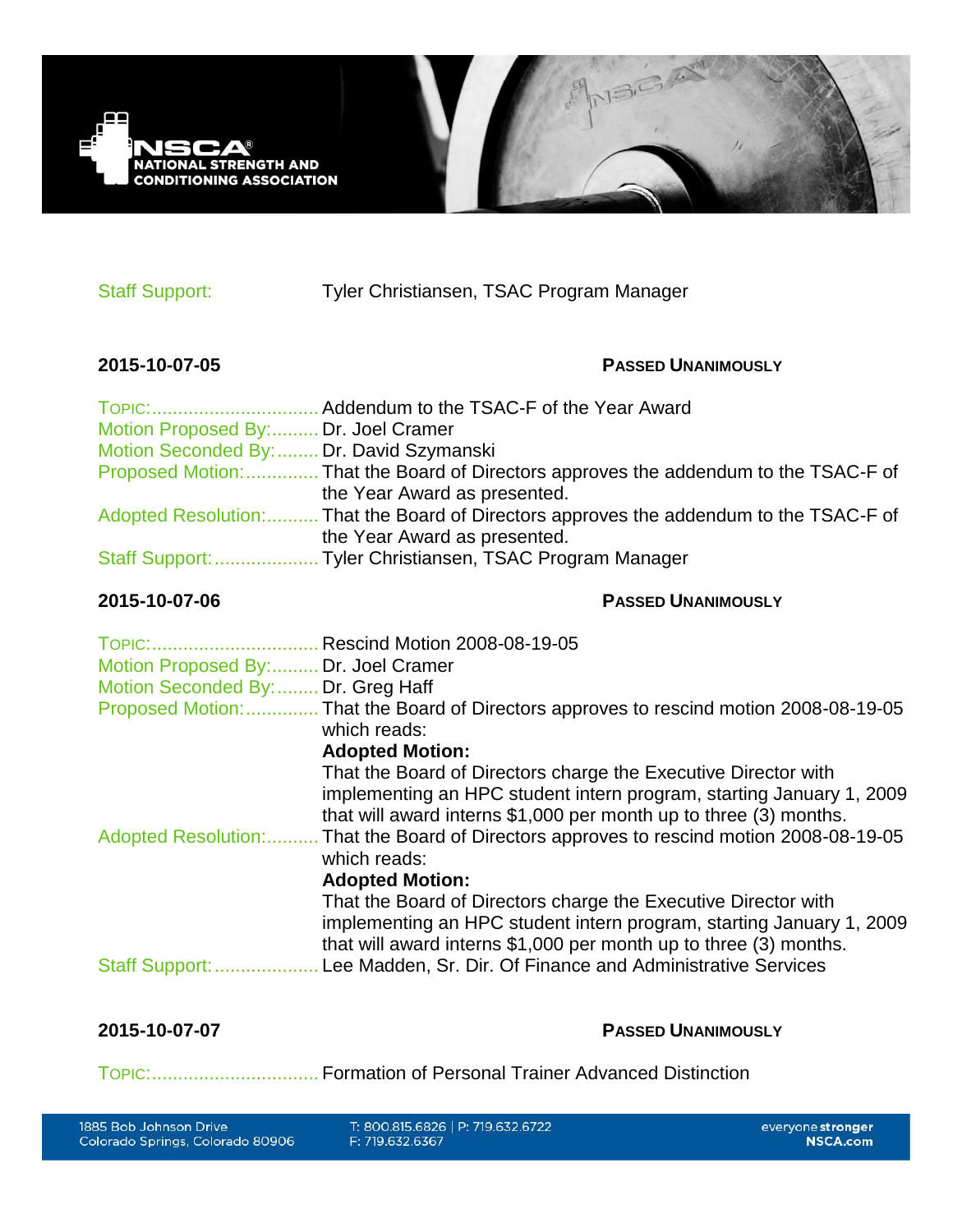

| Motion Proposed By: Dr. David Szymanski<br>Motion Seconded By: | Dr. Todd Miller                                                                                                                                                                       |
|----------------------------------------------------------------|---------------------------------------------------------------------------------------------------------------------------------------------------------------------------------------|
| <b>Proposed Motion:</b>                                        | That the Board approves the formation of Personal Trainer Advanced<br>Distinction credential as presented.                                                                            |
| <b>Adopted Resolution:</b>                                     | That the Board approves the formation of Personal Trainer Advanced<br>Distinction credential as presented.                                                                            |
| <b>Staff Support:</b>                                          | Nick Clayton, Personal Training Program Manager                                                                                                                                       |
| 2015-10-07-08                                                  | <b>PASSED UNANIMOUSLY</b>                                                                                                                                                             |
| TOPIC:<br>Motion Proposed By: Dr. Joel Cramer                  | . Replacement of Jay Dawes' vacancy on the Nomination Committee                                                                                                                       |
| Motion Seconded By:  Dr. Brad Schoenfeld                       |                                                                                                                                                                                       |
| <b>Proposed Motion:</b>                                        | That the Board approves the candidate with the third highest votes in<br>the July 2015 election to be asked to serve the remainder of Jay                                             |
| <b>Adopted Resolution:</b>                                     | Dawes' term on the Nomination Committee.<br>That the Board approves the Nomination Committee candidate with<br>the third highest votes in the July 2015 election to be asked to serve |
| <b>Staff Support:</b>                                          | the remainder of Jay Dawes' term on the Nomination Committee.<br>Lee Madden, Sr. Director of Finance and Administrative Services                                                      |
| 2015-10-07-09                                                  | <b>PASSED UNANIMOUSLY</b>                                                                                                                                                             |
|                                                                |                                                                                                                                                                                       |
| Motion Proposed By: Dr. Joel Cramer                            |                                                                                                                                                                                       |
| Motion Seconded By:  Dr. Todd Miller                           | Proposed Motion:  That the Board charges the Nomination Committee to develop policy                                                                                                   |
| <b>Adopted Resolution:</b>                                     | and procedure for how to replace a resignation from the committee.<br>That the Board charges the Nomination Committee to develop policy                                               |
| <b>Staff Support:</b>                                          | and procedure for how to replace a resignation from the committee.<br>Lee Madden, Sr. Director of Finance and Administrative Services                                                 |

### **2015-10-07-10 PASSED UNANIMOUSLY**

TOPIC:................................ Formation of a NSCA Board Policy & Procedure Manual Review

T: 800.815.6826 | P: 719.632.6722 F: 719.632.6367